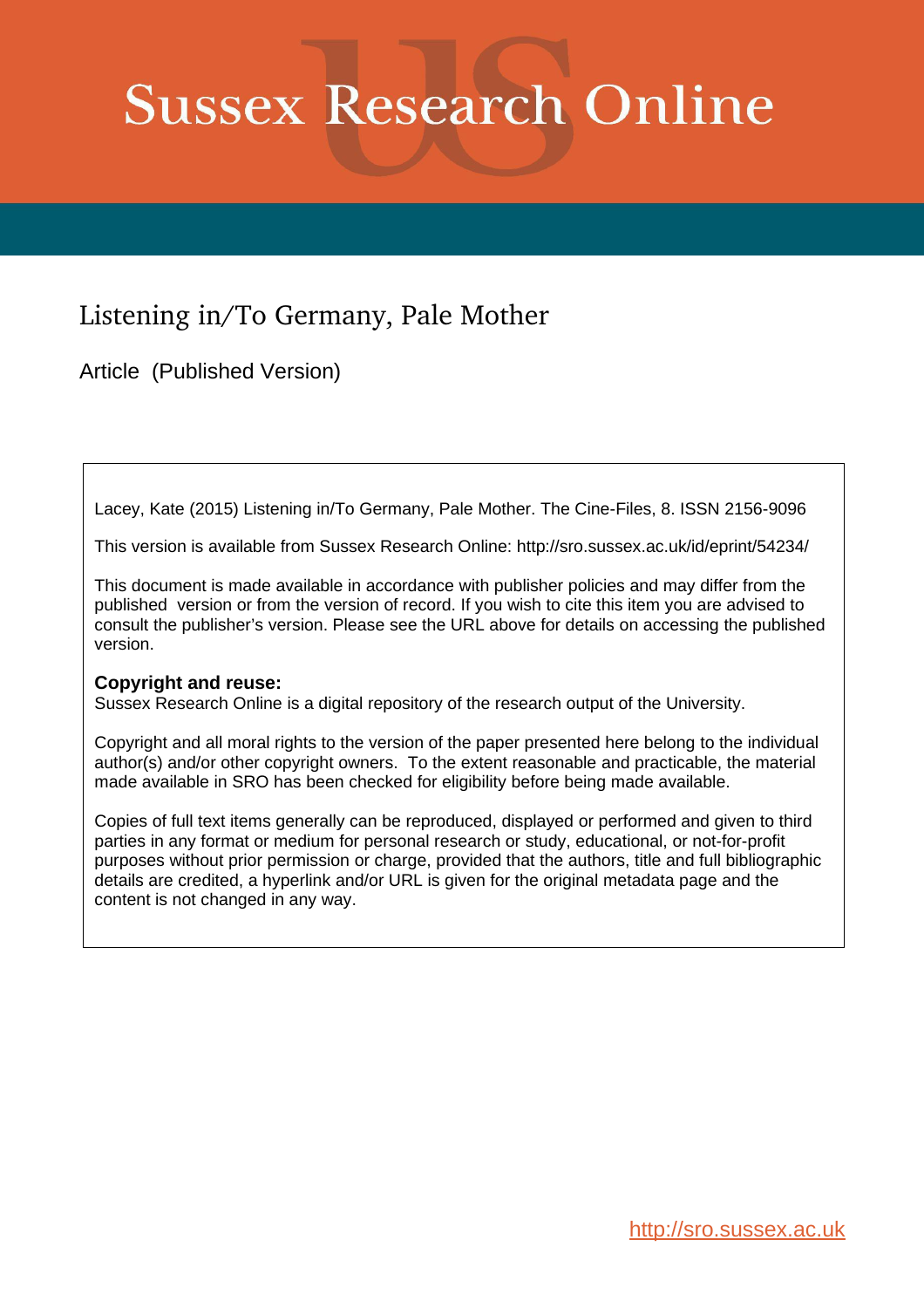

## **Listening In/To** *Germany, Pale Mother*

## Kate Lacey



Link to film clip in criticalcommons.org: "Listening To/In GERMANY, PALE MOTHER"

Thirty-four years after its original release to mixed reviews [1] and just three months before the director's death at the age of 73, a newly restored version of Helma Sanders-Brahms' 1980 film, *Deutschland, bleiche Mutter* (*Germany, Pale Mother*), was premiered in the 2014 programme of "Berlinale Classics". [2] In this now celebrated film, Sanders-Brahms tells a fictionalised version of her mother's experience of marriage and motherhood through the "Third Reich" and beyond; but it is also her passionate critique of how postwar historiography and film-making in Germany were dealing with this troubled past, and her controversial response to the challenging questions of everyday collusion, complicity and resistance.

The film opens with a recital of Brecht's 1933 poem (by his daughter, Hanne Hiob), from which the film takes its title. It includes a stanza about how in Germany the truth must remain silent, while lies are roared aloud. This dialectical interplay between sound and silence, truth and untruth, home and homeland runs right through this complex, compelling film, a film that therefore traverses the shadow lines between the personal and the political, between past and present, between memory, art and history. But it is also the story of a family – specifically, a daughter's memoire of her mother. The daughter-director (Helma as Anna) narrates the film in a voice-over addressed to her mother (the protagonist of the film, Lene, played by Eva Mattes). This is the mother who, as we hear in the opening scene, had had to learn to keep silent,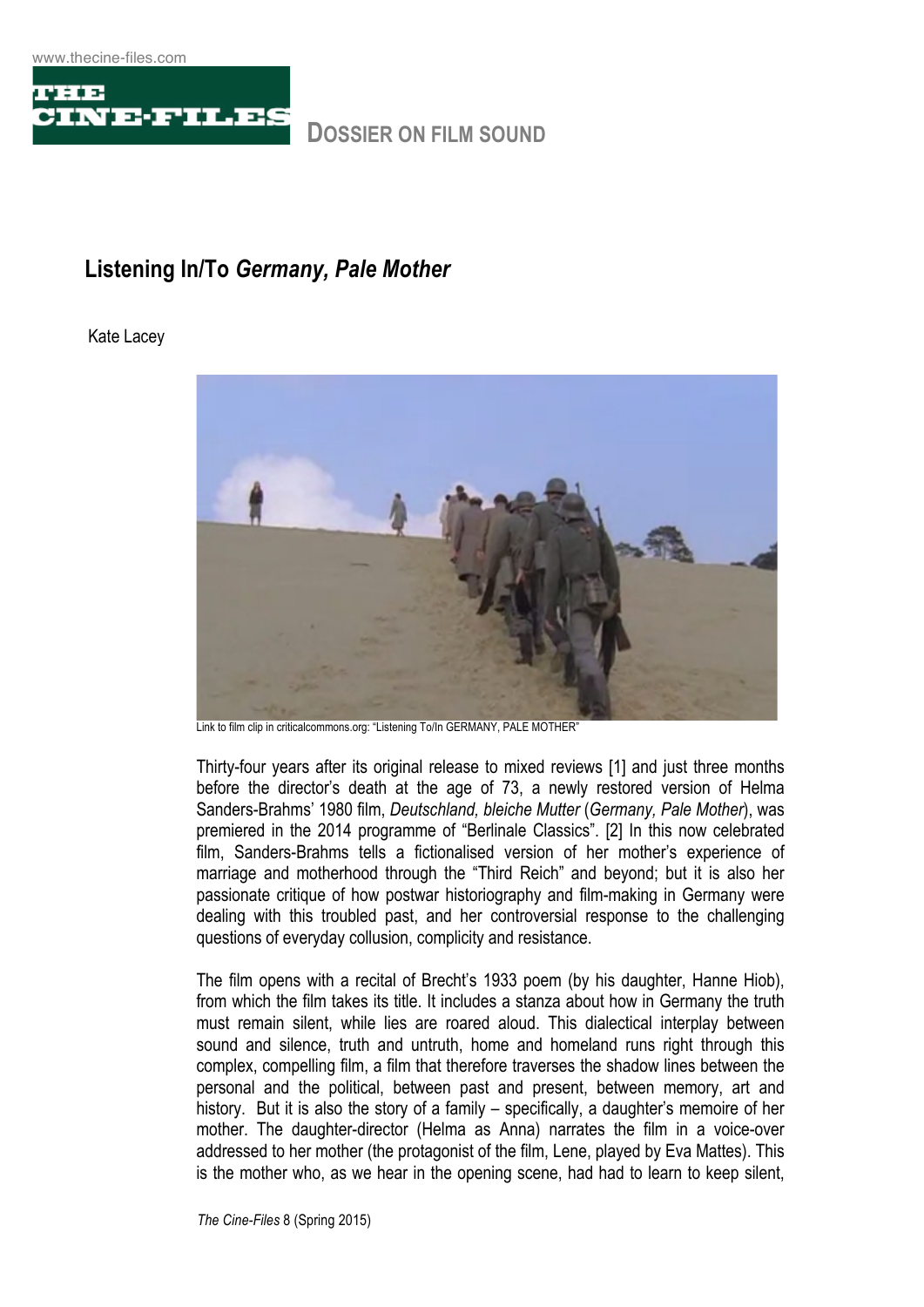but from whom the daughter had learned to speak, from whom she had learned her "mother-tongue." The daughter-director's intimate, self-reflexive address to her mother positions the film audience in the role of eavesdropper, but also grounds the audience in the present tense, inviting a constant awareness of and reflection on the distance – temporal and metaphorical – between the events of the past and the moment of their remembering, or "working through."

Much has been made in the literature on this film about its intercutting of the fictionalized memoire with documentary film footage – the most celebrated moment being where the protagonist, Lene, seems to be engaged in a conversation with a young boy filmed among the rubble of Berlin in 1945. But the soundtrack, too, perhaps to an even greater extent, is a tapestry of sounds woven together from both "authentic" archival recordings and imagined reconstructions. A key source of "original" sound is the radio archive, and radio is used as a leitmotif throughout the film to highlight the inextricability of public and private histories. The radio brings the sound of public life, of speeches and rallies, performances and propaganda, into domestic space, and serves as a wider metaphor for the ways in which the state and the Party invisibly – but pervasively and persistently – insinuated its way into everyday life.

The radio first appears on screen when Lene turns on her wireless when her new husband Hans's Nazi friends come to call on them. The soundtrack foregrounds the sounds of Hitler's birthday rally almost to the point of drowning out the women's mundane exchanges about the newly laundered curtains as they ostensibly ignore the broadcast. It is the loyal Nazi party member who has to draw the others' attention to what Hitler is saying on the radio about wanting peace – a message immediately, and melodramatically belied as Hans opens his call-up letter.

In another scene a little later, the strident chant of "Sieg Heil" blasts from the radio as Anna and her sister watch the widow of a fallen soldier walk past their window to the graveyard. The public propaganda of victory on the march is shown to be clearly at odds with the lived experience of women on the home front.

The third time our focus is drawn to the radio, it is the sight of a *Volksempfänger* (People's Receiver) at the foot of a sand dune somewhere in France, its loudspeaker insistently overlaying the occupied territory with a voice from the Fatherland. The radio announcements continue to underscore the soundtrack as a member of Hans' squadron reads out a list of names and birthdates with cold, bureaucratic efficiency. The names belong to a troupe of resistance fighters (including a woman—played by Mattes—who reminds Hans of his wife), as they are led to the top of the dune to meet their execution.

As these scenes show, "his master's voice" (the radio voices are invariably male), disembodied and dislocated, but thoroughly normalised, invades and territorialises spaces both private and public, domestic and foreign, banal and brutal. Each time, the sounds of the radio are situated by a close-up or a narrative framing of the wireless set in order to signal the documentary provenance of the audio, and to draw attention explicitly to the manipulations of the soundscape and to the different modes of listening experience presented – attentive or absent-minded, resistant or involved, indifferent or inspired. Each time, it seems the radio is tuned to some bombastic propaganda event – a Party rally, a victorious news report or, at the end of the clip described below, the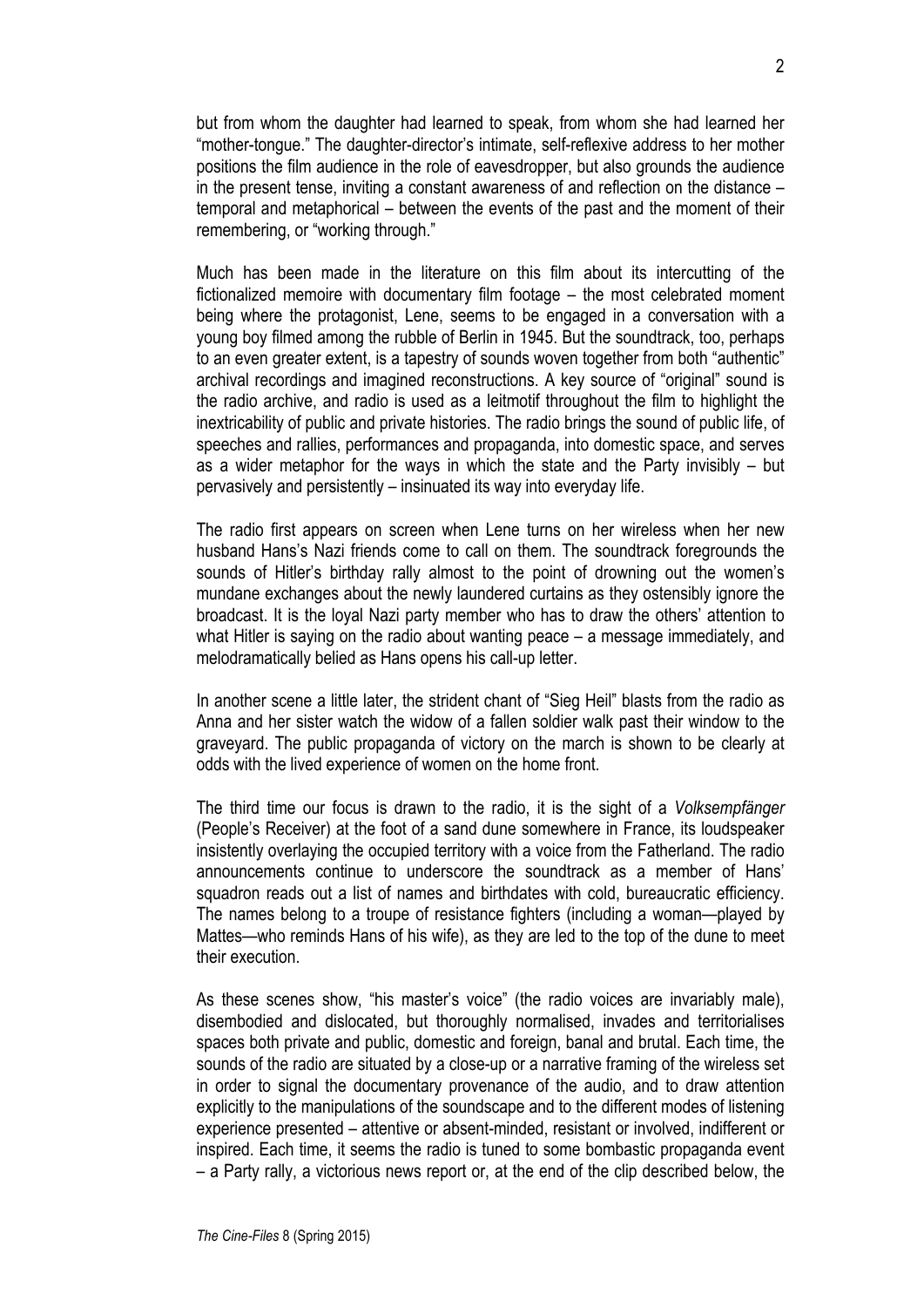famous *Weihnachtsringsendung,* a technical and propaganda coup in which troops stationed across the occupied territories broadcast in relay their Christmas greetings to the Fatherland and unite in a rendition of "Silent Night."[3]

Most of the output on German radio of the period was not, however, of this order. Goebbels was too sophisticated a propagandist to think that an unrelenting diet of undiluted indoctrination would keep audiences tuning in, so the schedules continued to broadcast their fair share of musical distraction and light entertainment. The point, though, is not to suggest that Sanders-Brahms was ignorant of this fact – indeed, precisely the opposite. In her selection of this archetypal Nazi fare over a more "representative" sample of the broadcast output of the era, Sanders-Brahms is in fact drawing a subtle distinction between history and memory in her film. This is not about objective, documented history from the outside, but about subjective, reconstructed memory from the inside. These strident radio voices form the soundtrack to a past constructed in collective memory; they serve as an acoustic shorthand that immediately transport later generations to this particular time and place in history, and that signify, perhaps, the "otherness" of this particular regime.

The clip I've chosen for closer analysis immediately follows the execution scene described above. As the distant row of silhouetted figures falls in a hail of bullets, the screen fades to black as the sound of gunfire continues to echo; and then the soundtrack cuts to an air-raid sounding over the heavy breathing as Lene enters the final throes of childbirth. While the camera lingers tight on Lene's pain-wracked face, the soundtrack foregrounds the engine-noise of the approaching bombers and the onset of the attack, almost obscuring the calm and soothing encouragement of the midwife's voice. When Lene moans that "it's coming again," the ambiguity of whether she means the next contraction or the next bombardment is clearly intentional. Suddenly, the image changes to catch up with the soundtrack, cutting to documentary footage of a bombing raid – though clearly the unsynchronised sound does still not quite "belong." The scene continues to cut between the mother giving birth and the planes raining death on the city below. The soundtrack builds to a crescendo, the midwife's instructions and the mother's screams eventually competing with the sound of destruction in pitch and volume, until the child is welcomed into the world with the midwife's exclamation, "Heil Hitler, it's a girl!" These are words which remind us – and Lene – that the state intrudes even into this most intimate and private moment. On screen we see (in a cut away, presumably, to more "documentary" footage) the newborn baby, covered in blood, umbilical cord still intact, lying on the bloodied sheets, as the non-diegetic piano theme (a parallel narrative voice throughout the film) gently resurfaces, and the daughter's voiceover returns to say, "As they cut me from you, Lene, I fell onto a battlefield." The image cuts to more documentary footage taken from a plane flying over the devastated city, as Anna's voiceover observes that, "So much of what I could not yet see, was already kaput": a child born into a broken land and into a broken past that would shape the physical and psychical landscape of her future yet to come.

This scene was the subject of much controversy, criticized for its overly simplistic opposing of life-bearing women and death-dealing men; but there is more to it than that, not least if we remember that motherhood during this period had itself been conscripted to the Nazi cause. For one thing, it is an avowedly feminist rejection of the pallid representations of childbirth in mainstream cinema, where the screams of pain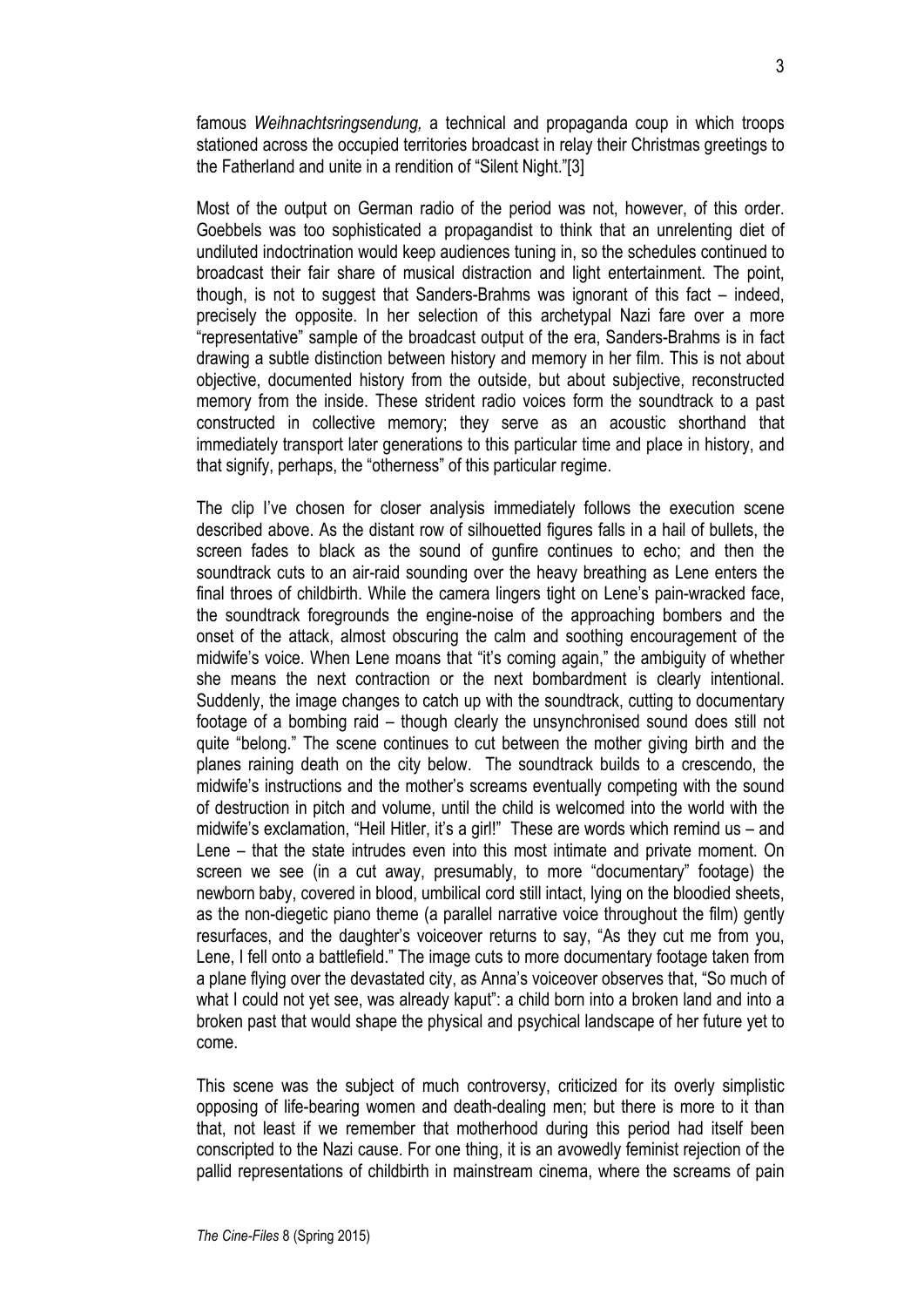are muted, the long, slow duration edited out, the bloodied sheets whitewashed over with demure references to hot water and clean towels, and where, as often as not, the camera turns away from the woman in childbirth altogether, to focus on the expectant father pacing up and down outside. But beyond all that, the scene represents a critical re-calibration of what counts as a momentous event in the course of a life – the birth of a first child being a powerful personal recollection that competes in the memory with the unfolding of world-historical events. It recognises that battles come in many forms, and that personal life stories continue to advance in times of great social and political upheaval – and deserve to be told.

The sound design in the scene is interesting. At one level it is anything but subtle – the sirens and the distant engine noises presage the deafening bombing raid itself, while the midwife's gentle coaxing and Lene's heavy breathing gradually give rise to more insistent instructions and primal screams. But again, the very technique of mirroring and overlapping these two competing soundscapes produces a distanciation effect. While the image track switches between the two spaces, the soundtrack requires the audience to imaginatively inhabit them simultaneously. The dualism that Sanders-Brahms sets up in this scene is not either/or, but both/and. Moreover, the realism of the images – switching between the fictional and documentary – contrasts with the symbolic artifice of the soundtrack that binds together this private life with the public history. Neither of the two women on screen seems aware of the sirens or the impending raid, and it is only by association, rather than by any profilmic evidence that we imagine the birth scene to be happening *during* an air raid. Again, it seems that Sanders-Brahms is manipulating the soundtrack to help reconstruct what must have been the overriding *sense impression* of bearing a child during wartime – rather than reconstructing a particular historical moment in time. Or rather, she is reconstructing how she must have imagined since childhood her mother's experience of childbirth in the midst of war. As the voiceover re-enters the soundtrack, we are reminded that this scene is told from the viewpoint of the child who cannot have "remembered" these events, but can only have pieced them together from stories her mother must have told her, combined with what she had come to know of the war from other histories and documentary footage. For some critics – perhaps focusing in the traditional way on the film as image – this scene exemplified their view that Sanders-Brahms was guilty of making a film that suggested women stood outside of History, and were therefore exonerated from responsibility and guilt for the crimes committed in their name. Attending to the interplay of sound and image, however, allows for a more complex, contradictory and nuanced reading. Moreover, the very realism of the birthing scene, with its screams and blood and pain, seems to insist that this is precisely about this very particular, very embodied woman, and that she should precisely not be read as an abstracted cipher for Womanhood or Motherhood. Meanwhile, the ghostly aerial images of the documentary footage do work at some level as "stock images" of war, ripped from their particularity to stand in for the destruction of total war in general. Put together, the scene disrupts conventional assumptions about historical documentation, authenticity and representation.

In a sudden change of scene, as the camera pans slowly across a darkened set, we hear, for the first time, a male voiceover. But this, as the camera soon reveals, is not the autobiographical voiceover of a memory being shared, but the live (or as live) commentary of a radio reporter accompanying a group of combat soldiers on a long, cold train journey to their next deployment to the Eastern front; among them is Lene's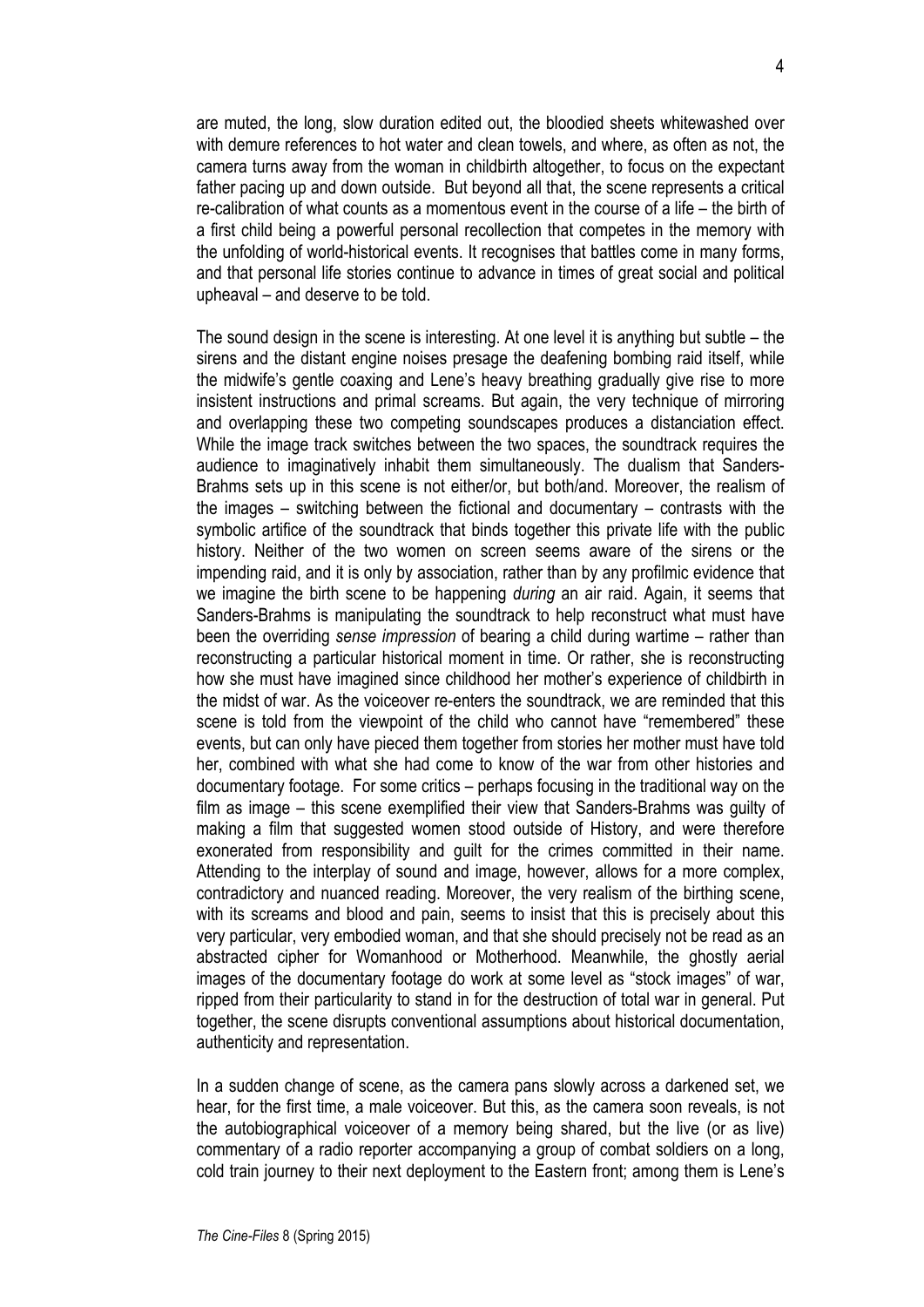husband, whom we see gazing longingly by the light of a match at a small black and white photograph of his wife and newborn daughter. A hand reaches out to him, as if to offer a torchlight; but it is the reporter, sensing a human interest story, pressing the microphone for him to tell his story. But Hans refuses to speak, content in his reverie. Soon, the film cuts to a close-up of a radio dial, from which the reporter's voice continues to evoke the scene inside the carriage for the listeners at home – including Lene and her daughter, as the precious photograph now seems to come to life (the artifice in this change of scene again clearly signifying how the film – and family history in general - is reconstructed from the still lives handed down in family albums).

As the evocative commentary continues, for a moment Sanders-Brahms lets us see how the radio was used as a means to connect the home front with the front line, not so much as a channel of information, but as a space of shared experience and imagination. Lene seems transported by the reporter's poetic turn of phrase and gentle intonation as he describes the hardships and the fears facing the men as they are transported into war. The sonorous tones of the reporter's reverie work almost as a lullaby, seeming even, perhaps, to echo the gentle blandishments of the midwife in the preceding scene, a moment to treasure the calm before the onset of battle. In aestheticising an aggressive military operation, the radio report still functions as propaganda, but the director allows us to see how broadcasting even under these conditions could still function as a means of communication – of *connection* – rather than just dissemination. Moreover, in Hans' refusal to share his private thoughts for public consumption, there is a small moment of resistance. As his body is physically transported and poetically described to serve the will of the Fatherland, he keeps his thoughts to himself. It is a small moment that adds another dimension to the film's treatment of the shifting power relations of speech and silence, and of different registers of truth-telling. Finally, though, the soundtrack segues from this fictionalised reportage to the archive recording of the *Weihnachtsringsendung*, the sympathetic voice that had momentarily acknowledged the soldiers as vulnerable individual men overtaken again by the propaganda version of an invincible, unified army. But as the scene closes, the lie of that propaganda voice is exposed by the overpowering sound of the air-raid siren and the vision of Lene with her pram picking her way through the flaming rubble to a shelter, and to survival.

Listening to the sound of *Germany, Pale Mother,* then, draws attention to the representation of listening in the film, and not least the representation of listening to the radio as a site of competing politics and experience. But more than that, listening to the film sound reveals a complex composition of recorded and (re-)constructed sound that amplifies the film's problematisation of the relationship between public history and private memory and the competing claims to authenticity and authority in telling the stories of the past. The different registers of sound in the film at turns underscore or undermine the authority of the image, reinforcing the sense of the fragile and fragmentary access to historical truth.

**Kate Lacey** (BA London, PhD Liverpool) is Professor of Media History and Theory in the School of Media, Film and Music at the University of Sussex. She is the author of *Feminine Frequencies: Gender, German Radio and the Public Sphere, 1923-1945*  (University of Michigan Press, 1996) and *Listening Publics: The Politics and Experience of Listening in the Media Age* (Polity, 2013).